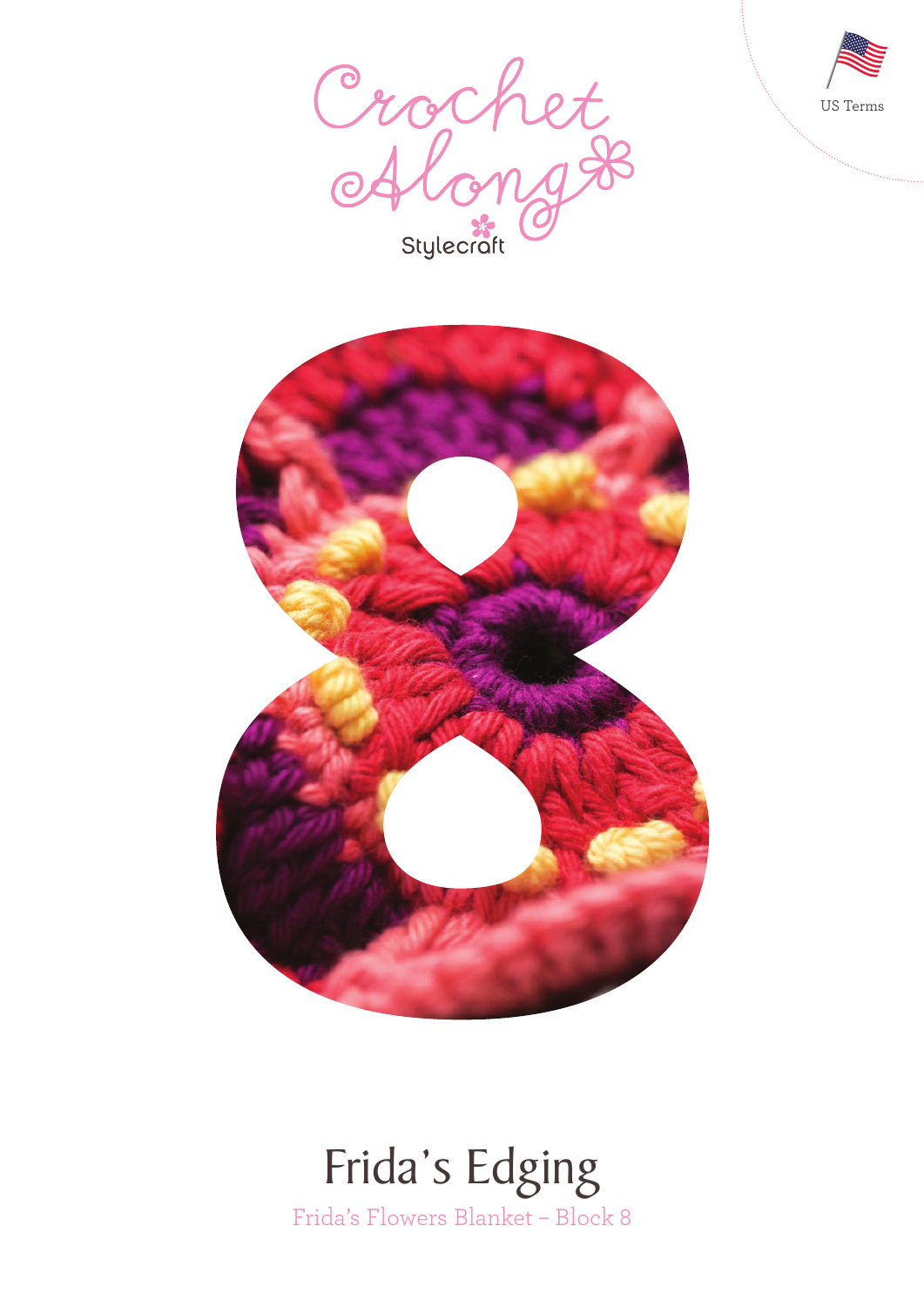Crochet Along &

## Block 8 – Edging

When I was designing this piece I wanted to try and make the making up and finishing process as quick and easy as possible. By joining as many of your blocks together as you can as you go along means that you don't have a massive making up job to do, but you do need to add the edging.

When I design my blankets I like the edgings to be straight rather than be dictated by the shape of the motif I have chosen to use. I suppose I think in the same way as a patchwork designer would when laying out the pieces of a quilt. This tends to give me a bit of a challenge in terms of design as I often have to design small filling pieces to make sure things straighten out and I am not left with strange shaped edgings. However, on this blanket I really liked the zigzag edge created by the hexagon shapes at the top and the bottom, so decided not to design fill in pieces.

With all the intricacies of the motifs I decided to keep the border simple and so opted for a relatively easy edging. I really like the fact that that it looks like rickrack braiding and think it would look as good in any of the other left over shades.





## **EQUIPMENT**

Size G/6 & 7 (4mm & 4.5mm) hook Sewing needle

## **MEASUREMENT**

Pre blocked – 7¾in (19.5cm) wide at widest point

## **ABBREVIATIONS**

**ch(s)** chain(s) **cm** centimeter(s) **RS** right side **sc** single crochet **sc3tog** work 3 single crochet sts together (2 sts decreased)

**sp(s)** space(s) **ss** slip stitch **st(s)** stitch(es) **WS** wrong side

## **NOTES:**

## **Fastening Off and rejoining Yarn**

You will achieve a much neater color change if you complete rounds and fasten off the yarn, rather than joining mid stitch. When fastening off a yarn at the end of a round, the slip stitch that you have made to join can look like a stitch when you are working the following round. Make sure you count correctly and do not count the slip stitch as a stitch when working subsequent rounds.

1

#### **Dealing with yarn ends**

I tend to sew yarn ends in as I go along—doing this makes the finishing process much easier as you will have less to do. Sewing yarn ends in as you go along also means that you are less likely to loose stitches or make errors with your tension.

## **Joining your pieces**

You will join them together using single crochet and a size G/6 (4mm) hook. To save yarn, you could use slip stitch instead, but will need to use a larger hook (size 7 / 4.5mm). When joining, corner sts on the motifs need to be used more than once.

**WARNING-COPYRIGHT** This publication is protected by the law of copyright. It is at your disposal free of charge. Please do not make any changes to the pattern. The reselling of Stylecraft free patterns in any form is prohibited. For information regarding sharing of Stylecraft free patterns please see http://www.stylecraft-yarns.co.uk/copyright.htm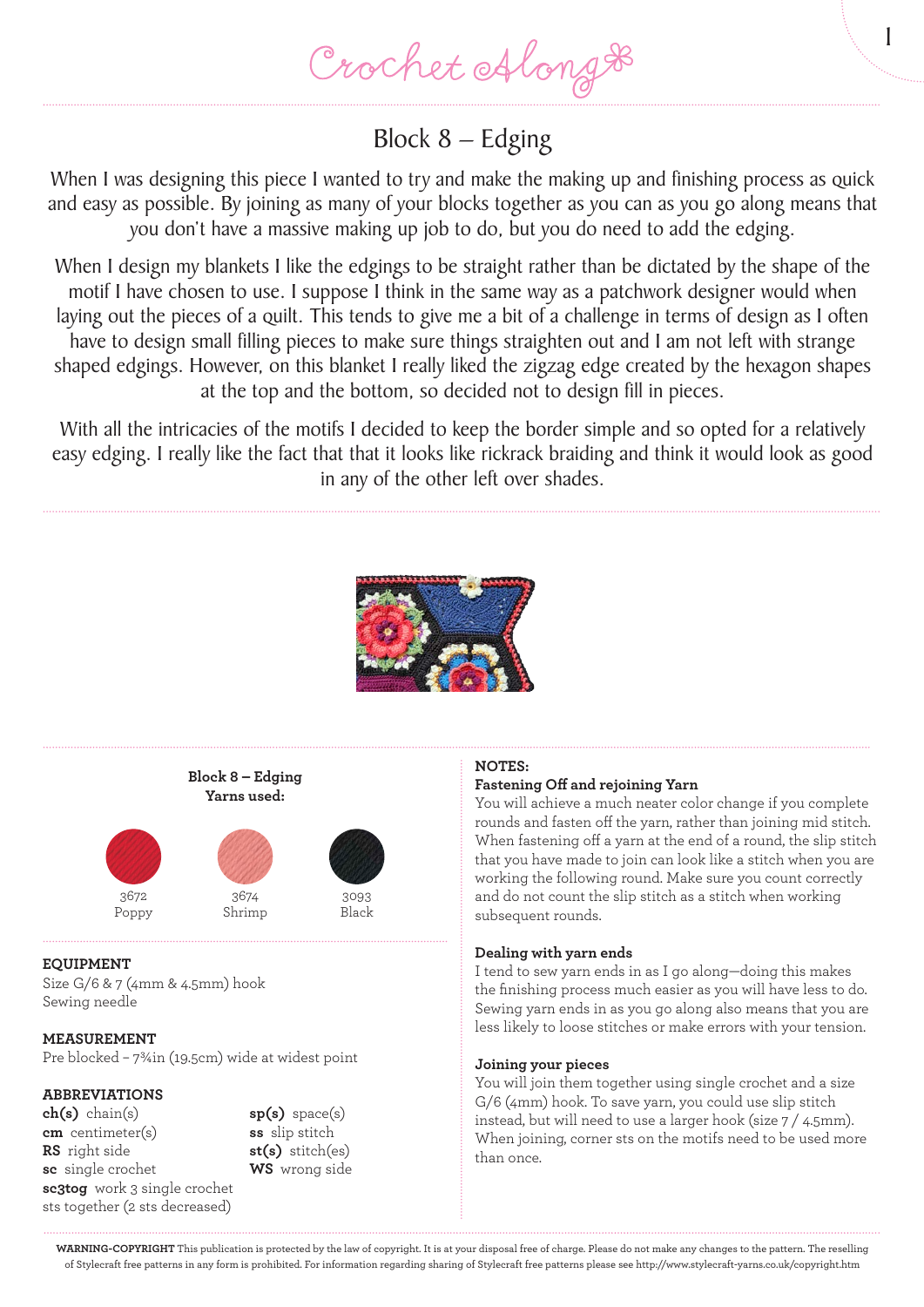Crochet Along #

**Block 8 – Edging**





**Although every effort has been made to ensure that instructions are correct, Stylecraft cannot accept any liabilities. In the unlikely event that there are errors in the patterns we will work as quickly as possible to issue an addenda.**

**Stylecraft cannot accept responsibility for the result of using any other yarn.**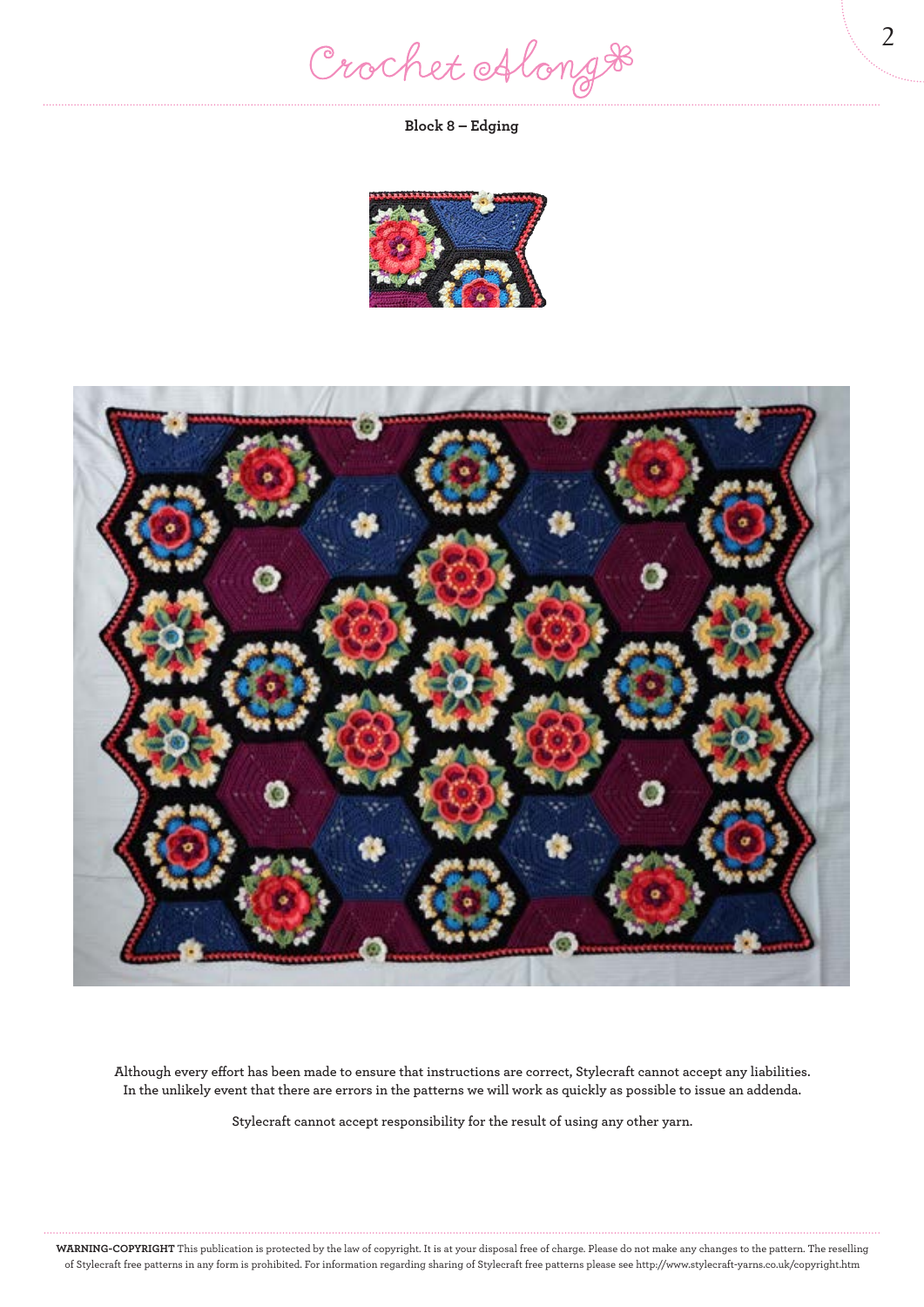Crochet Along &

## **METHOD**

Once all your pieces are complete and joined together you are ready to put the edging on. I have designed a simple edging as I didn't want to detract from all the detail within the blanket and also had to think about left over yarn amounts.

Note: You will need to use a size G/6 (**4mm**) hook for the single crochet stitches and a size 7 (**4.5mm**) hook for the slip stitches.

**Foundation round along the edge:** With RS facing using Black & size 7 (**4.5mm**) hook, join yarn into last st made at top left blanket corner block by working ch1 (this is the final st made on the last row of a Half Dahlia Block with zig zag blanket edge to the right and does not count as a st)

**Working along the straight edge:** \* using size 7 (**4.5mm**) hook, 16ss along side edge of half motif stopping at the flower, ch7, leaving ch at the back of the work skip flower, 16ss along remaining edge of same motif, \*\* skip join, using size G/6 (**4mm**) hook and corner stitches again 21sc along edge of next motif; repeat from \* twice then work from \* to \*\*

**Working along the zig zag edge:** Using size G/6 (**4mm**) hook 3sc into next sc (this is the first st of the final row on the Half Dahlia Block), 1sc into each next 18sts (don't worry if your stitch count is 1 out either way at this point), \* sc3tog over next 3 sts by working 1 incomplete sc into the next st & the seam & the next st of the next block, 1sc into each next 18sts, 3sc into next st, 1sc into each next 18sts; repeat from \* 3 times, sc3tog over next 3 sts by working 1 incomplete sc into the next st & the seam & the next st of the next block, 1sc into each next 18sts, 3sc into next st

You have completed the first edging round on half the blanket—repeat as set along remaining straight edge and zig zag edge once more so that all 4 edges have a base round of sts and you finish by working 3sc into same st as ch-1 made at beginning of round, ss to join, fasten off.



Note: When working along the zig zag edges on the next round you need to make 1sc into the st to the left of the sc3tog made on previous round and make 3sc into central st of 3sc made at tip of zig zag. You may find that in some cases you need to skip 1 or 2 sts to make the pattern work—this is to do with the sts you used. If I have written skip next st & you need to skip 2 that is fine and vice versa. I found I have to skip 2sts at the tip of the zig zag a couple of times

**Round 1:** On the next round you will start by working along the zig zag edge, followed by the straight edge

**Working along the zig zag edge:** With RS facing using Poppy & size G/6 (**4mm**) hook, join yarn into central st of 3sc made on previous round at corner by working ch1, 1sc into same st, \* [ch1, skip next st, 1sc into next st] 9 times, ch1, skip 2 sts, 1sc into st to left side of sc3tog made on previous round, ch1, skip 2sts, 1sc into next st, [ch1, skip next st, 1sc into next st] 9 times (last sc should be in central st of 3sc made on previous round), 2sc into same st; repeat from \* 4 times,







**Working along the straight edge:** Note: along the next edge treat slip stitches and chains made on previous round as you normally would, but when working into slip stitches work into one side of ss so that only half the stitch is used

\* ch1, skip next st, 1sc into next st; repeat from \* to end of straight edge, making sure last sc is in central st of 3sc made at corner on previous round, 2sc into same st

You have completed the edging round on half the blanket repeat as set along remaining zig zag edge and straight edge once more so that all 4 edges have a base round of sts and you finish by working 2sc into same st as 1sc made at beginning of round, ss to join, fasten off.



**Round 2:** On the next round you will start by working along the zig zag edge, followed by the straight edge. Start the round at the opposite zig zag edge to where you have just fastened off

**WARNING-COPYRIGHT** This publication is protected by the law of copyright. It is at your disposal free of charge. Please do not make any changes to the pattern. The reselling of Stylecraft free patterns in any form is prohibited. For information regarding sharing of Stylecraft free patterns please see http://www.stylecraft-yarns.co.uk/copyright.htm